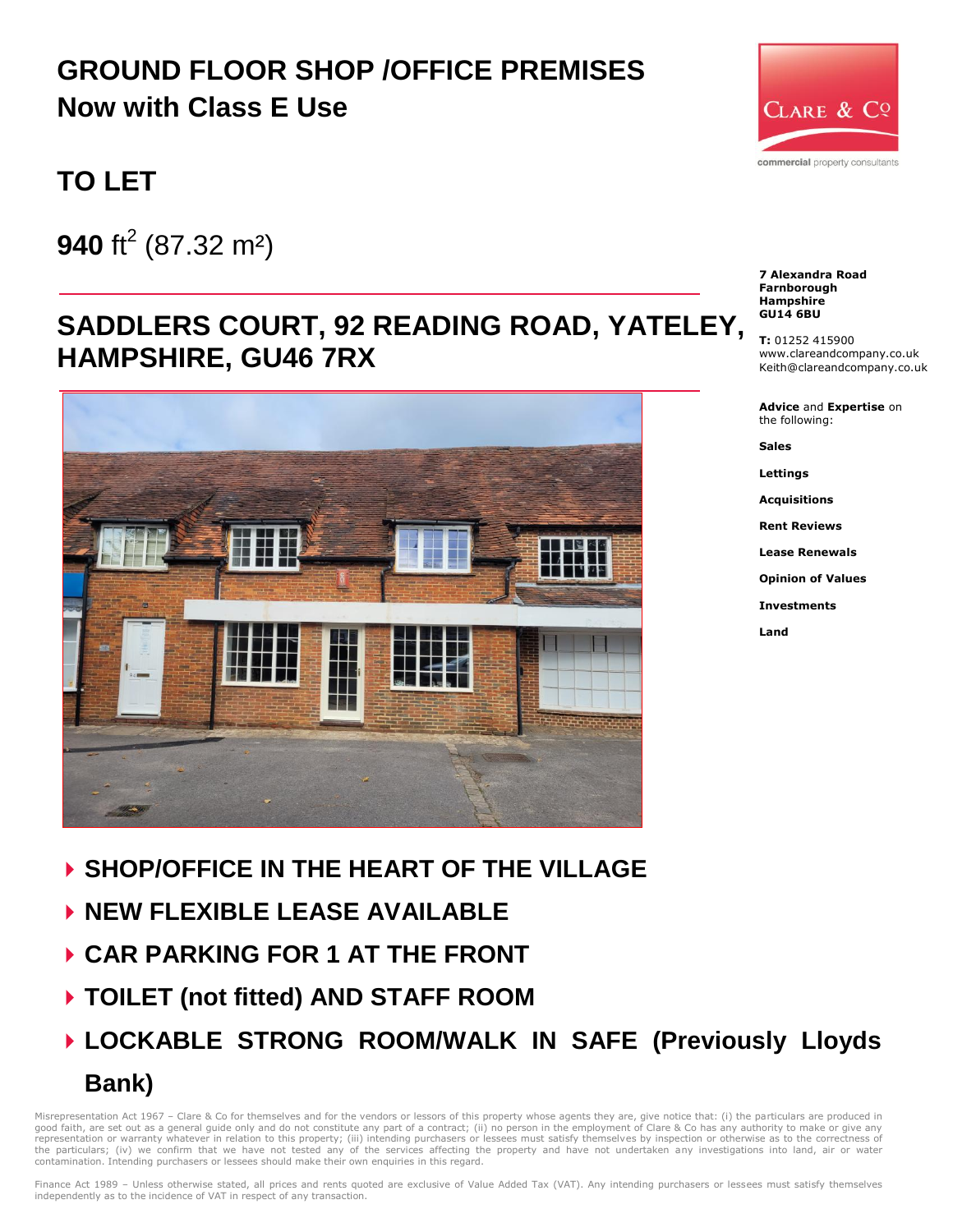

### **LOCATION**

Saddlers Court is located in the town of Yateley. Yateley is located within Hampshire and close to the borders of both Surrey and Berkshire. Camberley is 4 miles to the East; Fleet if 5.5 miles to the South and Reading 12 miles to the North. Junctions 4 and 4a of the M3 are both within a few miles leading to Basingstoke/Southampton and London providing easy access to the M25.

#### **DESCRIPTION**

Saddlers Court is a mixture of offices, shops and residential within an attractive courtyard. The Shop/Office at ground floor is currently being renovated.

Nearby occupiers include the following: 1<sup>st</sup> Chiropractic, Elmbank Mortgages, Kynock Vets Yateley, One Stop, KFC, Lloyds Pharmacy, Greggs etc.

### **FLOOR AREAS**

Shop/Office Suite 940 sq ft [87.32 sq m]

#### **PLANNING**

With effect from 1<sup>st</sup> September 2020 the ground floor offices now have the new Use Class of E, see below:-

| Use                                            | <b>Currently defined Use Class</b> | New Use Class |
|------------------------------------------------|------------------------------------|---------------|
|                                                |                                    |               |
| Retail/shops                                   | A1                                 |               |
|                                                |                                    |               |
|                                                |                                    |               |
| Financial & Professional Services              | A2                                 |               |
|                                                |                                    |               |
| Food and Drink                                 | A <sub>3</sub>                     |               |
|                                                |                                    | Ε             |
| Offices, R&D and light industrial              | B1                                 |               |
|                                                |                                    |               |
| Clinic, Health Centres, Creches, Day Nurseries | D <sub>2</sub>                     |               |
|                                                |                                    |               |
| Gyms, indoor activities                        | D1                                 |               |
|                                                |                                    |               |
|                                                |                                    |               |

#### **RENT/TERMS**

Offers invited in the region of £19,000 per annum exclusive.

Available now on a new fully repairing and insuring lease for a term to be agreed subject to periodic rent reviews.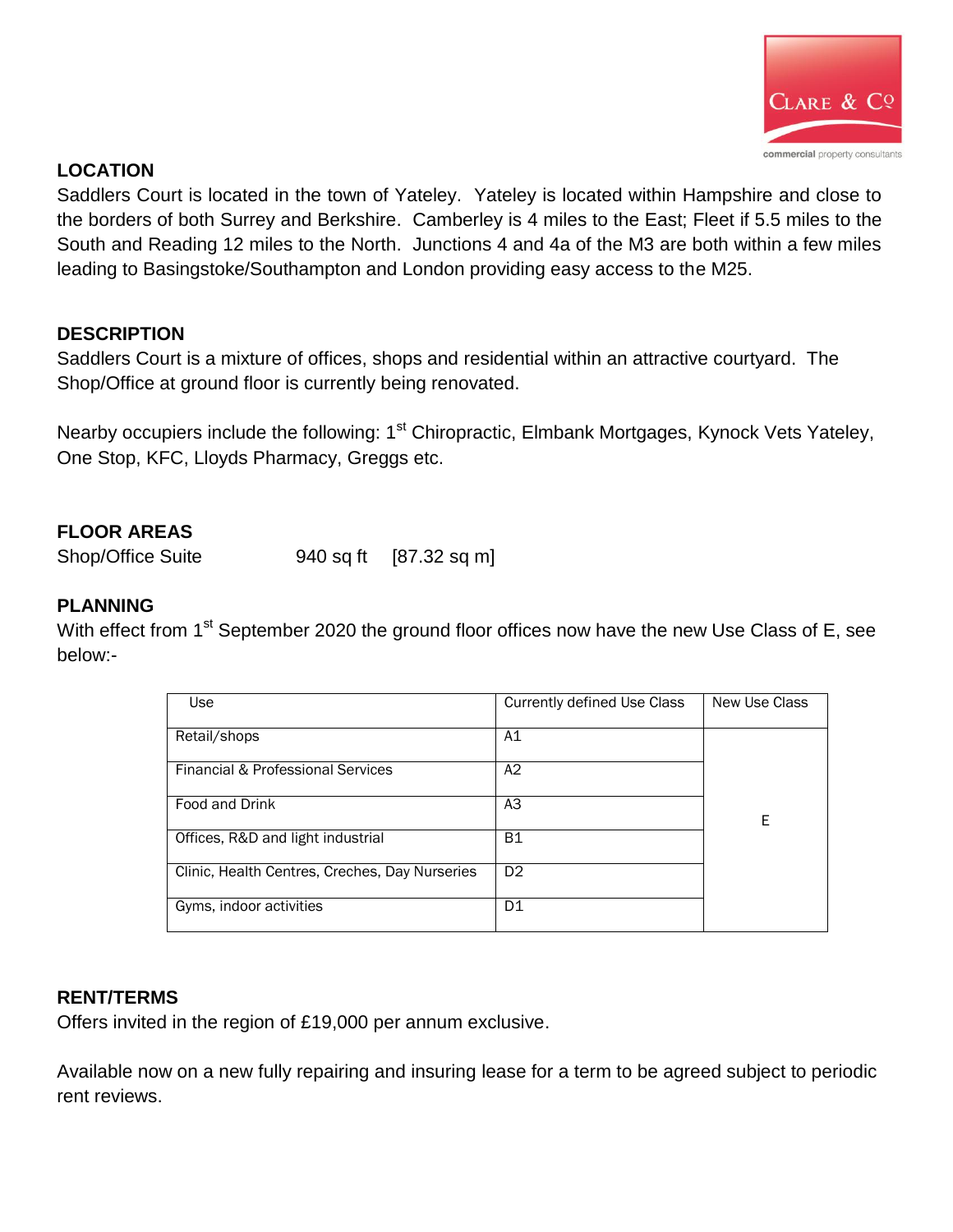



*Communal gardens at front of property*

| <b>RATES</b>                     |       |
|----------------------------------|-------|
| Rateable Value:                  | £TBC  |
| Uniform Business Rates (2021/22) | £49.9 |
| Rates payable (estimated)        | £TBC  |

 $£49.9p/E$ 

*These figures are not to be relied upon and it is recommended interested parties should make their own enquiries with the Local Rating Authority.*

#### **LEGAL COSTS**

Each party are to be responsible for their own legal costs involved in this transaction.

#### **ENERGY PERFORMANCE CERTIFICATE**



#### **VIEWING**

Strictly by appointment with the **Sole Agent:** 

Keith Harpley **Clare & Company** 7 Alexandra Road Farnborough GU14 6BU

**Telephone:** 01252 415900 **Email:** [keith@clareandcompany.co.uk](mailto:keith@clareandcompany.co.uk)

**REF:** 21/018C